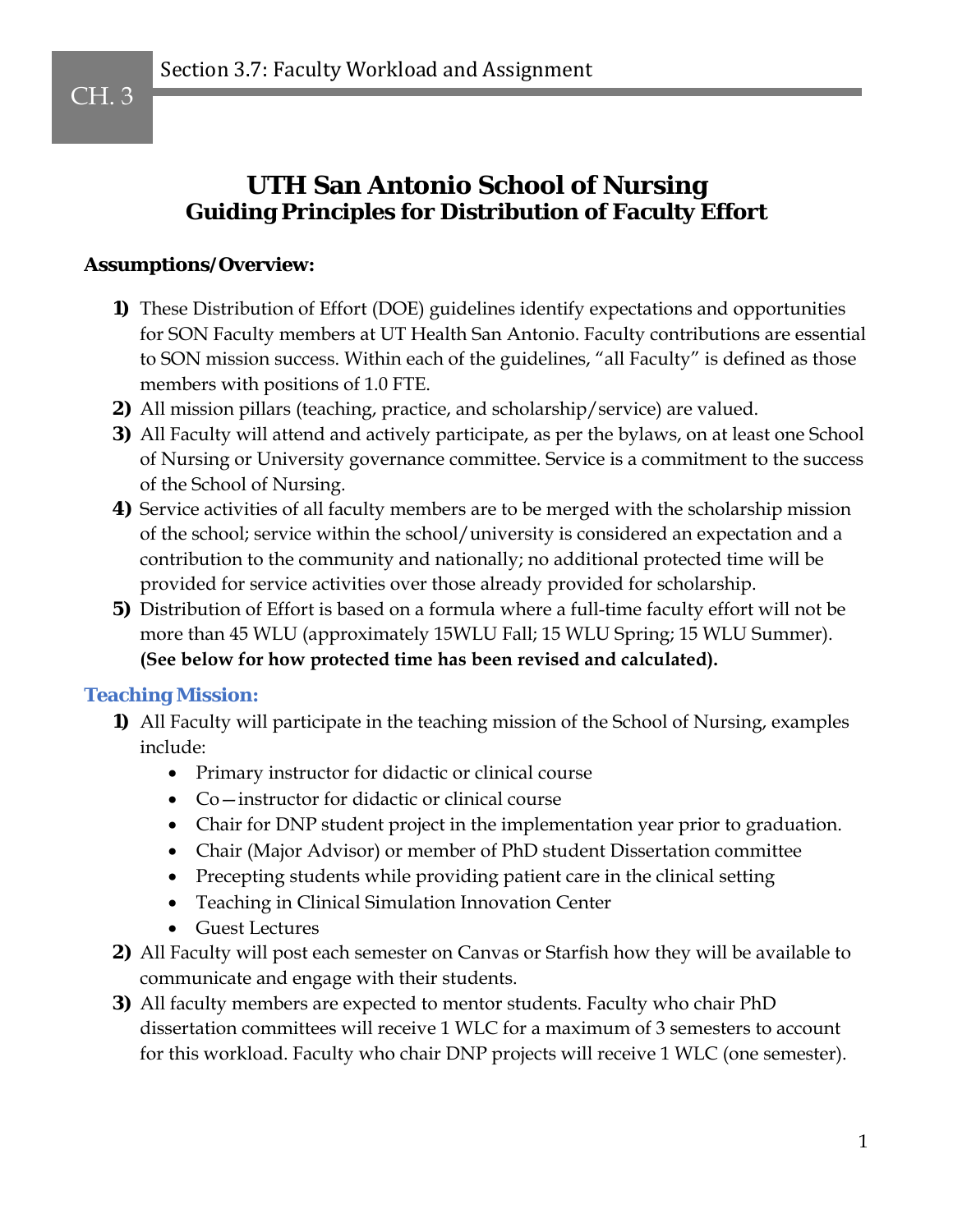# CH. 3

### **Practice Mission:**

**1)** All APRN faculty members will be credentialed for practice.

### **Scholarship Mission:**

**1)** All faculty will contribute and actively participate in the scholarship mission. This can be achieved through working as individuals or in teams. Examples include all types of scholarship as per Boyer:

### **a. Teaching**

- Publish peer-reviewed papers in scholarly journals related to teaching
- Publish peer-reviewed books or chapters in books related to teaching
- Submit internal or external applications for funding to support teaching innovations
- Advancing learning theory through classroom research
- Development of innovative teaching materials/strategies
- Production of videos for instruction
- Publication of teaching materials
- Development of new or substantially revised courses, curricula

#### **b. Integration**

- Synthesize of information across disciplines that is disseminated widely
- Interprofessional activities that are disseminated widely
- Preparing and publishing a comprehensive literature review
- Writing a textbook for use in multiple disciplines
- Delivering professional development workshops

### **c. Application**

- Service activities that involve rigor and application of disciplinary expertise
- Translation between academics and practitioners in the field to put application of knowledge to work in the world
- Discovering ways that new knowledge can be used to solve problems
- Identification of new intellectual problems that arise out of the act of application
- Development of centers for study or service
- Serving as an external consultant

### **d. Discovery**

- Submit applications for internal and/or external funding for research
- Publish peer-reviewed papers in scholarly journals related to research
- Publish peer-reviewed books or chapters in books related to research
- Submit abstracts for peer review and provide presentations at local, regional, national or international conferences